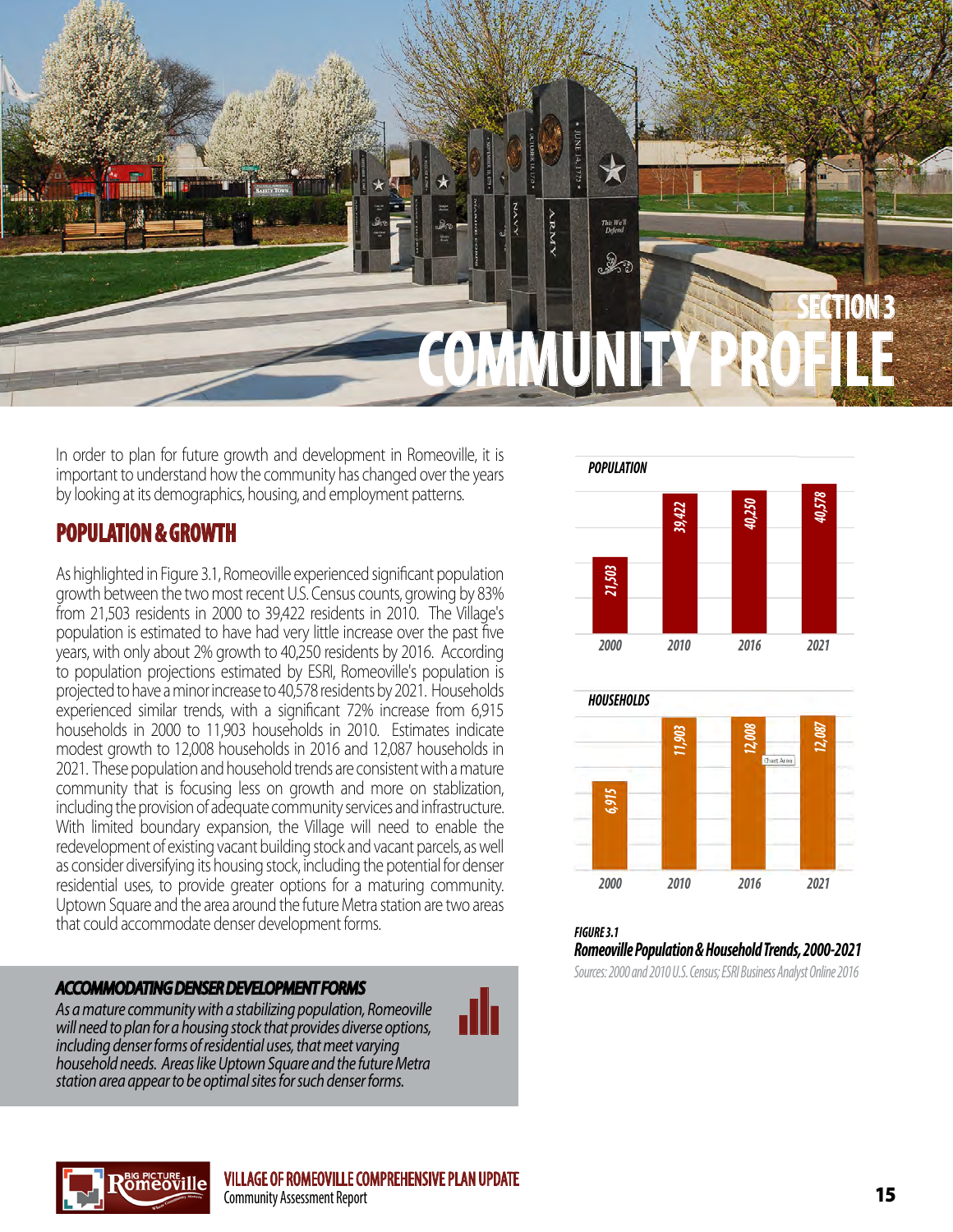### **RACE & DIVERSITY**

Romeoville is a fairly racially diverse community and is more diverse than Will County, as shown in Figure 3.2. In terms of ethnicity, the Village has a greater Hispanic/Latino population at 23.0%, compared to 13.5% in the County. About 9.5% of the population also identify as some other race in Romeoville, compared to 5.0% for the County.

Between 2000 and 2010, Romeoville has become increasingly more diverse. White residents used to comprise 84.5% of the total population in 2000, then decreasing to 50.8% by 2010. In addition, the Hispanic/Latino portion of the population increased from 13.1% in 2000 to 23.0% in 2010. Population segments that identify as black, Asian, or some other race have nearly doubled in all cases from 2000 to 2010. These trends of growing diversity within the community may continue over the coming years and new residents may require different housing options and services. Additionally, the Village may consider planning community events that recognize and celebrate its growing diversity.

### **AGE**

Understanding the age distribution of the Romeoville population is important, as it is an indicator of the type of housing stock, amenities, and services needed by different age groups in the community. As the chart in Figure 3.3 shows, young adults in the age 20-29 range saw the most significant change, as their population almost doubled from 7.7% in 2010 to 13.4% in 2010. Other population segments all saw relatively modest changes from 2000 to 2010: children and teenagers (ages 0-19) increased from 32.7% to 34.5%) and the senior population age 65+ increased from 5.7% to 7.3%. On the other hand, two population segments experienced decreases: residents age 30-49 shrunk from 37.7% to 32.4%, while residents age 50-64 decreased from 16.2% to 12.4%. At a finer breakdown, residents age 30-39 experienced the most significant decrease from 21.0% to 13.4%.

Per ESRI estimates, the 2016 median age in Romeoville is 32.4 years, which is four years younger than the 36.4 median age for all of Will County. This significant difference may be attributed to a mix of factors, including Romeoville being home to Lewis University, which provides student housing on campus, and young families with school-age children making their home in the community.

The next 30+ years will see the predominant workforce of the community retiring and maybe even downsizing into lower maintenance properties. The Village should consider offering programs that provide assistance to citizens desiring to age in place by providing the services and amenities needed for older populations. At the same time, the Village should consider housing options and lifestyle amenities that cater specifically to young adults, families, and seniors.





*FIGURE 3.3 Age Composition in Romeoville Source: 2000 and 2010 U.S. Census*

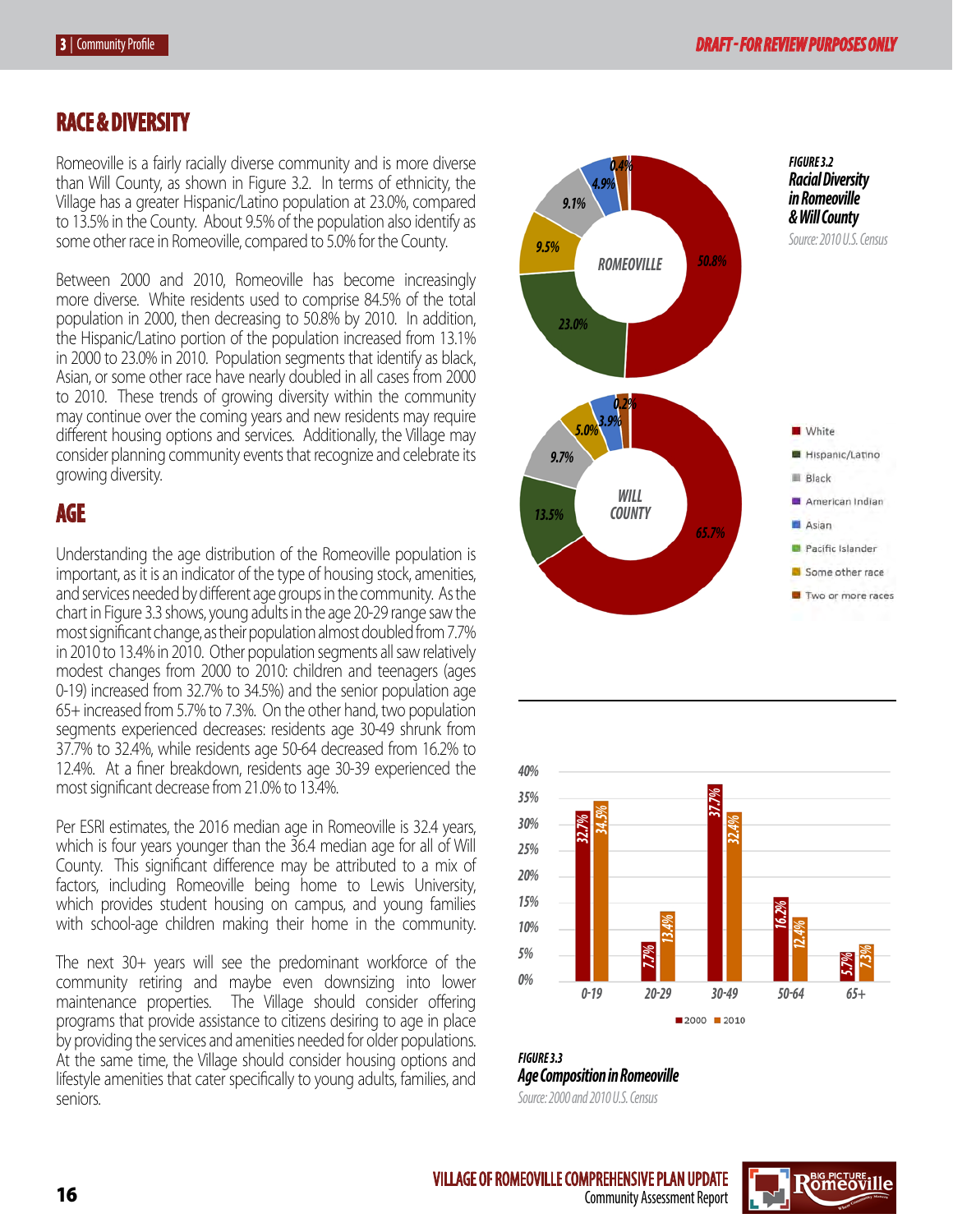**EMPLOYMENT STATUS, 2014**

## **EDUCATION & EMPLOYMENT In Labor Force** 20,421 **70.2** 359,559 **69.7** 4,523,067 **67.9**

Approximately 70.2% of persons over the age of 16 in Romeoville are in the labor force, **Note 1** and 10 and 10 and 10 and 10 and 10 and 10 and 10 and 10 and 10 and 10 and 10 and 10 and 10 and 10 and 10 and 10 and 10 and 10 and 10 and 10 and 10 and 10 and 10 and 10 and 10 and 10 and 10 and 10 and 10 and 10 and in Romeoville are employed, which compares favorably to the 91% employment rate in Will **Property Survey fi County.** While Romeoville has strong employment centers, this labor force is supported by **COUNT REGION REGION** jobs available in the Village and across the region. The percentage of residents that have high **Count Percent Percent** school diplomas is at 87.2%, which is slightly lower than the County (90.5%). In terms of higher **Company of the County of the County of the County of the POMEOVILLE** education, approximately 25.9% of residents have a bachelor's degree or higher which is lower **Similar Will County** than the County (44%). As shown in Figure 3.4, the annual median household income of **FIGURE3.4** Romeoville is estimated at \$66,955, which is lower than \$79,051 in Will County. Working with **Median Household Income**<br>. local higher education institutions to increase greater levels of educational attainment will be source: ESRI Business Analyst Online 2016 important to attract a more diverse economic base. **Priportant to attract a more dive** 

Regarding the type of employment opportunities offered within Romeoville, Figure 3.5 shows <sub>.</sub> the majority of businesses within the Village are oriented towards wholesale and retail trade as well as manufacturing. In terms of employment of communiy residents by industry sector, retail trade and healthcare employ the most at 11.4% and 11.3%, respectively. Manufacturing jobs comprise 10.1%, followed by education and administration at 7.7% each. With a low level of residents employed in basic industries, consideration should be given to diversifying the employment base in commercial, medical, and technology companies. The contract of the control of the community Source: Illinois Department of Employment Security (IDES). within Romeoville, Figure 3.5 shows



*FIGURE 3.4 Median Household Income Source: ESRI Business Analyst Online 2016*

#### **EMPLOYMENT OF COMMUNITY RESIDENTS, 2014 EMPLOYMENT IN THE COMMUNITY, 2014 EMPLOYMENT IN THE COMMUNITY, 2014**

| <b>By Industry Sector</b> | Count | <b>By Industry Sector</b><br>Percent | Count | Percent |
|---------------------------|-------|--------------------------------------|-------|---------|
| <b>Retail Trade</b>       | 1.940 | 11.4 Wholesale Trade                 | 2.114 | 16.6    |
| <b>Health Care</b>        | 1.924 | 11.3 Retail Trade                    | 1,895 | 14.9    |
| <b>Manufacturing</b>      | 1.723 | 10.1 Manufacturing                   | 1.498 | 11.8    |
| <b>Education</b>          | 1.320 | 7.7 Administration                   | 1.133 | 8.9     |
| Administration            | 1.318 | 7.7 Transportation                   | 1.079 | 8.5     |
|                           |       |                                      |       |         |

Source: U.S. Census Bureau, Longitudinal-Employer Household Dynamics Program.

#### **FIGURE 3.5** research **Summary for Romeoville Chicago** 2,584 15.1 1,634 12.8

**Source: CMAP Community Data Snapshot Romeoville** 878 5.1 987 7.7